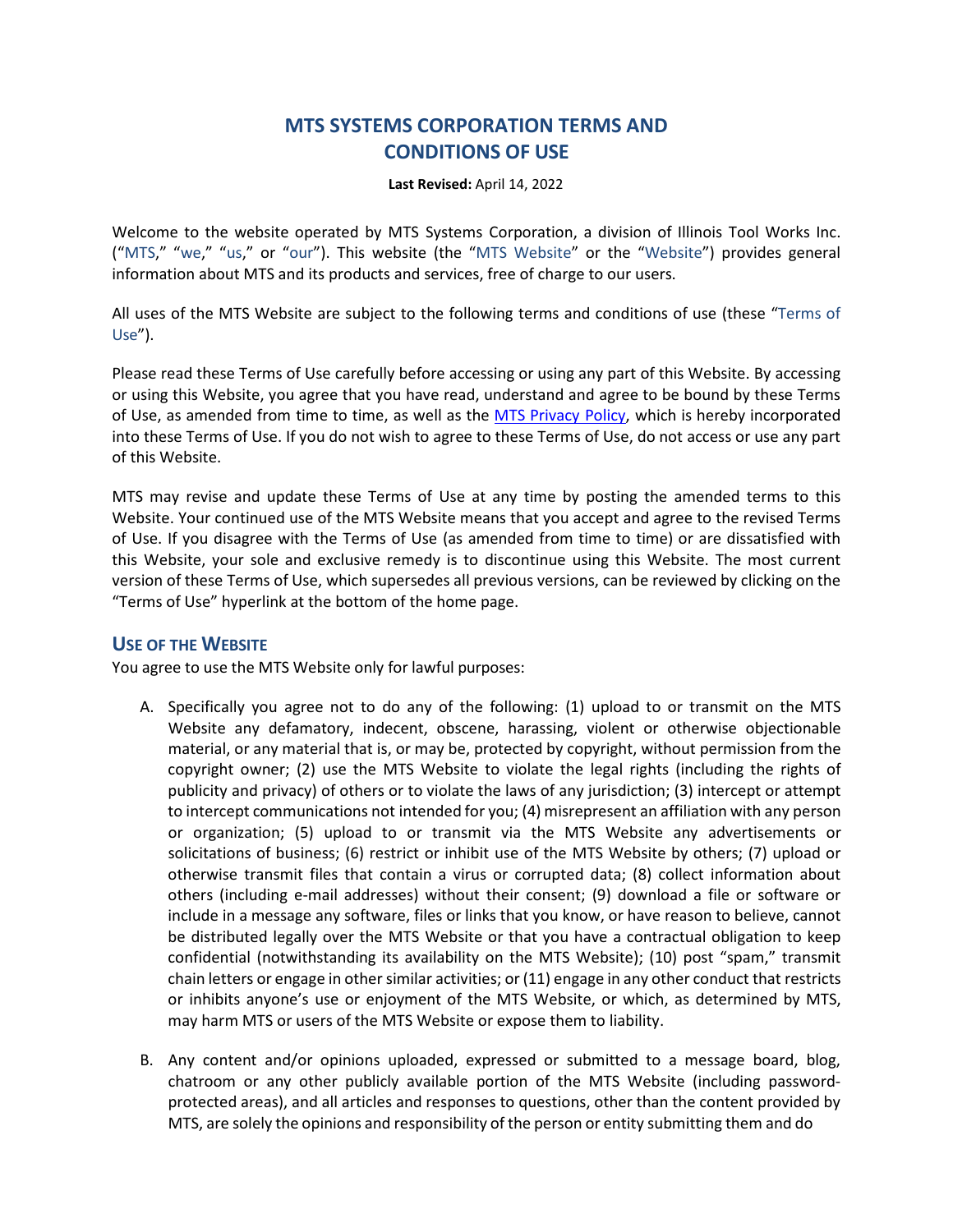not necessarily reflect the opinions of MTS. You understand and acknowledge that you are responsible for whatever content you submit, and that you, not MTS, have full responsibility for such content, including its legality, reliability and appropriateness. By uploading or otherwise transmitting material to any area of the MTS Website, you warrant that the material is your own or is in the public domain or otherwise free of proprietary or other restrictions and that you have the right to post it to the MTS Website. You grant to MTS the right to use all content you upload or otherwise transmit to the MTS Website in any manner MTS chooses, including, but not limited, to copying, displaying, performing or publishing it in any format whatsoever, modifying it, incorporating it into other material or making a derivative work based on it.

- C. MTS reserves the right, but does not assume any responsibility, to (1) remove any material posted via the MTS Website which MTS, in its sole discretion, deems inconsistent with the foregoing commitments, including any material MTS has been notified, or has reason to believe, constitutes a copyright infringement; and (2) terminate any user's access to all or part of the MTS Website. However, MTS can neither review all material before it is made available on the MTS Website nor ensure prompt removal of objectionable material after it has been posted. Accordingly, MTS assumes no liability for any action or inaction regarding transmissions, communications or content provided by third parties. MTS reserves the right to take any action it deems necessary to protect the personal safety of users of this Website and the public; however, MTS has no liability or responsibility to anyone for performance or nonperformance of the activities described in this paragraph.
- D. Your failure to comply with the provisions of (A) or (B) above may result in the termination of your access to the MTS Website and may expose you to civil and/or criminal liability.

# **COPYRIGHT RESTRICTIONS/USE OF CONTENT**

The entire contents of this Website (including all information, software, text, displays, images and audio) and the design, selection and arrangement thereof, are proprietary to MTS or its licensors and are protected by United States and international laws regarding copyrights, trademarks, trade secrets and other proprietary rights. You are authorized only to use the content on the MTS Website for personal use or legitimate business purposes related to your role as a current or prospective customer, supplier or distributor of MTS. You may not copy, modify, create derivative works of, publicly display or perform, republish, store, transmit or distribute any of the material provided by this Website without the prior written consent of MTS, except to: (a) store copies of such materials temporarily in RAM, (b) store files that are automatically cached by your web browser or device for display enhancement purposes, and (c) print a reasonable amount of information from this Website; provided in each case that you do not alter or remove any copyright or other proprietary notices included in such materials. Neither the title nor any intellectual property rights to any information or material in this Website are transferred to you, but remain with MTS or the applicable owner of such content. Except as expressly authorized by MTS in writing, you may not reproduce, sell or exploit for any commercial purposes (i) any material provided by this Website, (ii) access to this Website, or (iii) use of this Website or of any MTS services or materials made available through this Website.

#### **TRADEMARKS**

The term "MTS" is a trademark and the MTS logo and all related product and service names, designs and slogans on our Website are trademarks of MTS or its affiliates. You may not use such marks without MTS' prior written permission. All other names, brands and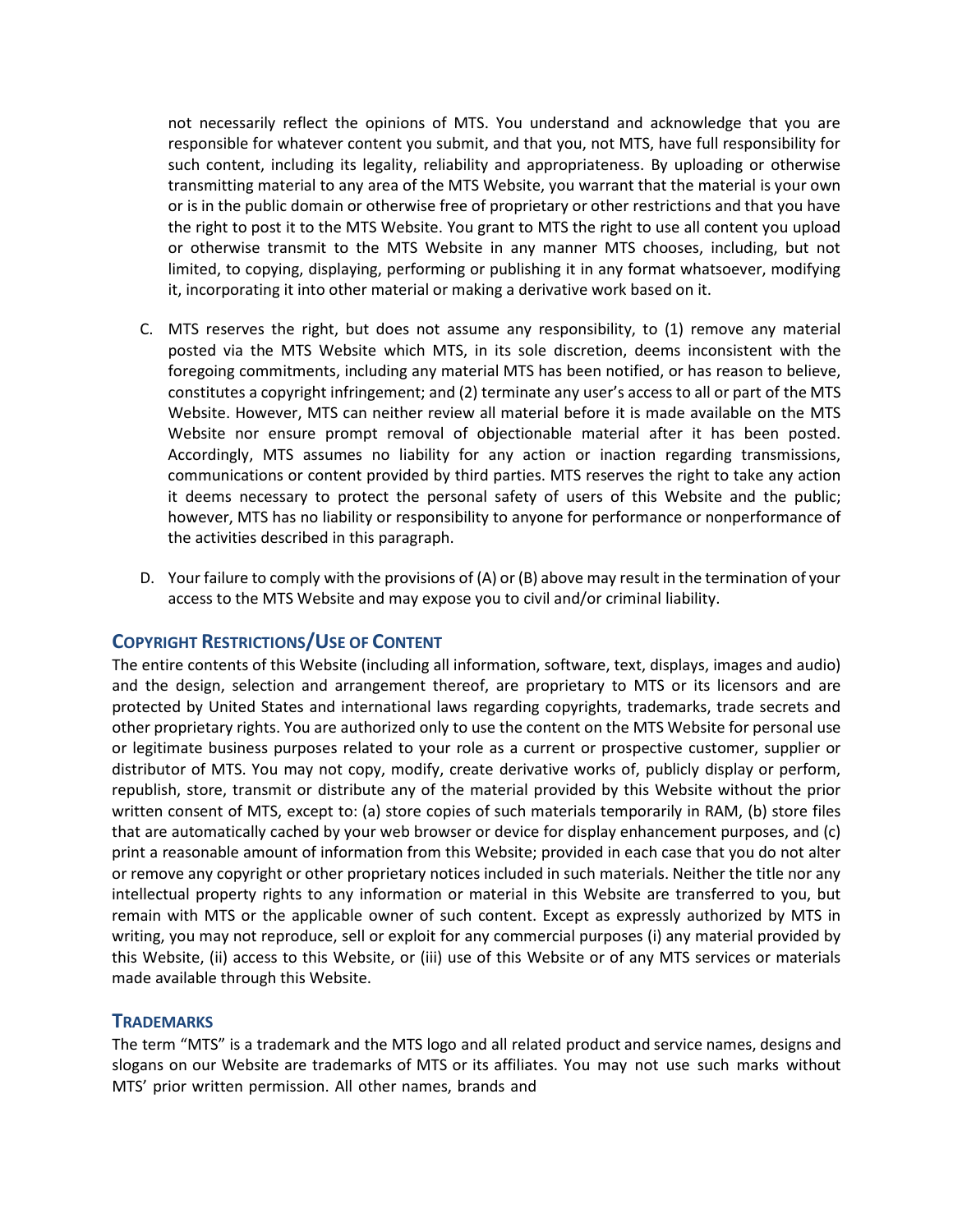marks not owned by MTS are used for identification purposes only and may be trademarks or registered trademarks of their respective owners.

## **DEALINGS WITH THIRD-PARTY MERCHANTS**

If you choose to correspond, participate in a promotion or engage in transactions with any merchant found on or through this Website, you acknowledge and agree that MTS is not a party to, and will not be responsible for, your interaction with such merchant, including its treatment of your information and the terms and conditions applicable to any transaction between you and the merchant. The terms of your interaction with any merchant are solely between you and such merchant. You agree that MTS will have no responsibility or liability for any loss or damage of any kind that you may suffer as the result of any such interaction or the presence of such merchants on this Website.

# **LIABILITY OF MTS AND ITS LICENSORS**

MTS does not assume any liability for the materials, information and opinions provided on, or available through, the MTS Website (the "Site Content"). Reliance on the Site Content is solely at your own risk. MTS disclaims any liability for injury or damages resulting from the use of any Site Content.

THE MTS WEBSITE, THE SITE CONTENT AND THE PRODUCTS AND SERVICES PROVIDED ON OR AVAILABLE THROUGH THIS WEBSITE (EXCEPT TO THE EXTENT THE PRODUCT OR SERVICES ARE COVERED BY A WARRANTY IN MTS' TERMS AND CONDITIONS OF SALE) ARE PROVIDED ON AN "AS IS" AND "AS AVAILABLE" BASIS, WITH ALL FAULTS. NEITHER MTS NOR ANY PERSON ASSOCIATED WITH MTS MAKES ANY WARRANTY OR REPRESENTATION WITH RESPECT TO THE QUALITY, ACCURACY OR AVAILABILITY OF THE MTS WEBSITE. SPECIFICALLY, BUT WITHOUT LIMITING THE FOREGOING, NEITHER MTS NOR ANYONE ASSOCIATED WITH MTS WARRANTS OR REPRESENTS THAT THE MTS WEBSITE, THE SITE CONTENT OR OTHER SERVICES PROVIDED ON OR THROUGH THIS WEBSITE WILL BE ACCURATE, RELIABLE, ERROR-FREE OR UNINTERRUPTED; THAT DEFECTS WILL BE CORRECTED; THAT THE MTS WEBSITE OR THE SOFTWARE THAT MAKES IT AVAILABLE ARE FREE OF VIRUSES OR OTHER HARMFUL COMPONENTS; OR THAT THE MTS WEBSITE WILL OTHERWISE MEET YOUR NEEDS OR EXPECTATIONS. MTS DISCLAIMS ALL WARRANTIES OF ANY KIND, EXPRESS OR IMPLIED, INCLUDING ANY WARRANTIES OF MERCHANTABILITY, FITNESS FOR A PARTICULAR PURPOSE OR NON- INFRINGEMENT. IN NO EVENT WILL MTS OR ITS LICENSORS OR CONTRACTORS BE LIABLE FOR ANY DAMAGES OF ANY KIND, UNDER ANY LEGAL THEORY, ARISING OUT OF OR IN CONNECTION WITH YOUR USE OF, OR INABILITY TO USE, THE MTS WEBSITE, THE SITE CONTENT, ANY OTHER SERVICES PROVIDED ON OR THROUGH THIS WEBSITE OR ANY LINKED SITE OR SERVICE, INCLUDING ANY DIRECT, INDIRECT, INCIDENTAL, SPECIAL, CONSEQUENTIAL OR PUNITIVE DAMAGES, INCLUDING, BUT NOT LIMITED TO, PERSONAL INJURY, LOST PROFITS OR DAMAGES RESULTING FROM DELAY, INTERRUPTION IN SERVICE, VIRUSES, DELETION OF FILES OR ELECTRONIC COMMUNICATIONS, OR ERRORS, OMISSIONS OR OTHER INACCURACIES IN THE MTS WEBSITE OR THE SITE CONTENT, WHETHER OR NOT THERE IS NEGLIGENCE BY MTS AND WHETHER OR NOT MTS HAS BEEN ADVISED OF THE POSSIBILITY OF ANY SUCH DAMAGES.

#### **INDEMNIFICATION**

You agree to indemnify and hold harmless MTS and its officers, directors, employees, agents, affiliates, third-party information providers, licensors and others involved in the MTS Website or the delivery of products, other services or information over the MTS Website (collectively, the "Indemnified Parties"), from and against any and all liabilities, expenses, damages and costs, including reasonable attorney's fees, arising from any violation by you of these Terms of Use or your use of the MTS Website or any products,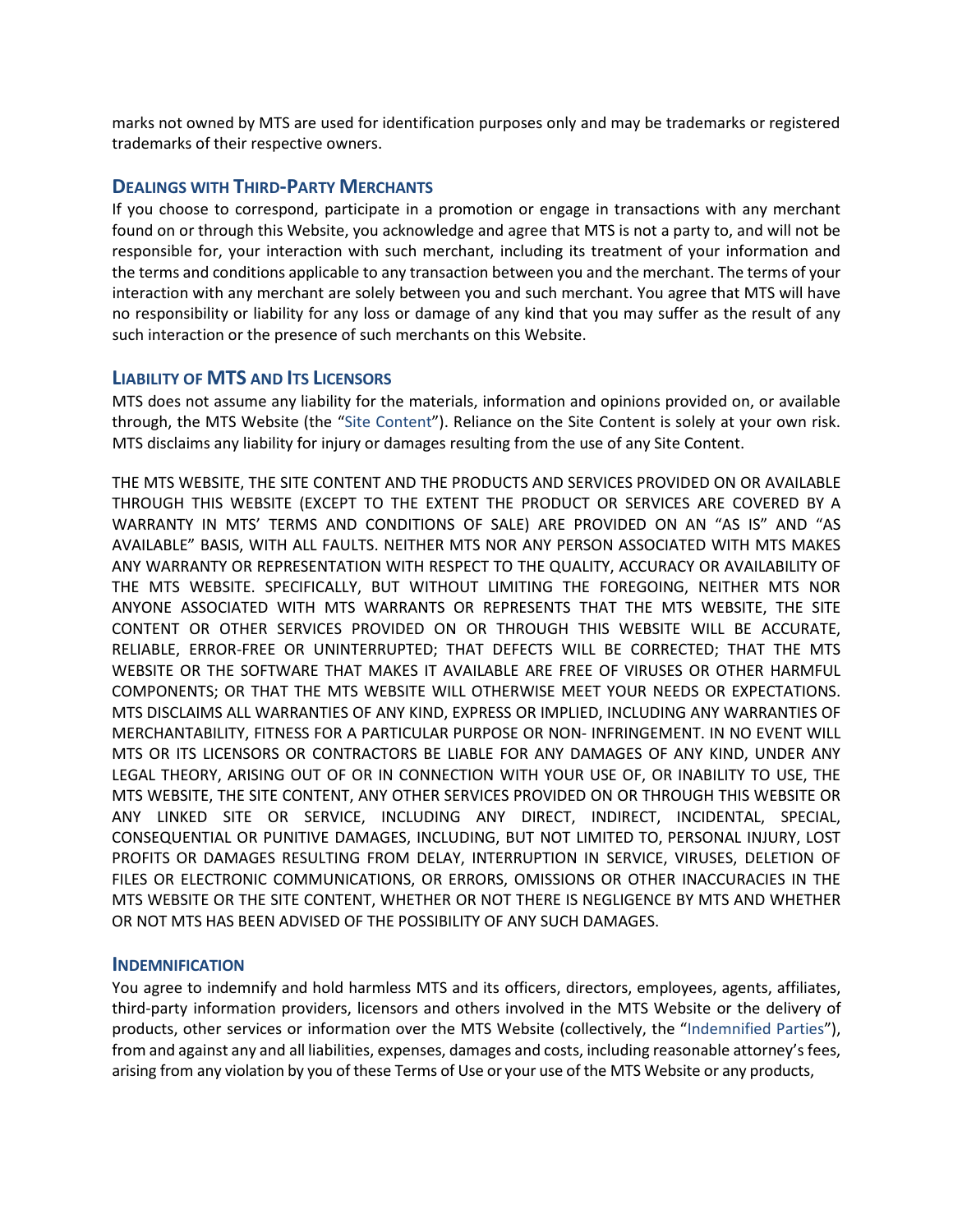other services or information obtained from this Website. You will also indemnify and hold the Indemnified Parties harmless from and against any claims brought by third parties arising out of your use of the information accessed from this Website.

## **SUBMISSION OF PERSONALLY IDENTIFIABLE INFORMATION TO MTS/PROTECTION OF**

## **PERSONAL INFORMATION**

MTS' use of your personal information and your responsibilities in connection with protecting your privacy are described in our Privacy Policy located here [Privacy Policy](https://corp.mts.com/corpdocs/PrivacyPolicy.pdf) and is incorporated by reference into these Terms of Use.

You are prohibited from using any services or facilities provided in connection with this Website to compromise security or tamper with system resources and/or accounts. The use or distribution of tools designed for compromising security (*e.g.,* password guessing programs, cracking tools or network probing tools) is strictly prohibited. If you become involved in any violation of system security, MTS reserves the right to release your details to unaffiliated third parties and/or law enforcement in order to assist them in resolving security incidents. MTS reserves the right to investigate suspected violations of these Terms of Use.

MTS reserves the right to fully cooperate with any law enforcement authorities or court order requesting or directing MTS to disclose the identity of anyone posting any e-mail messages, or publishing or otherwise making available any materials that are believed to violate these Terms of Use. BY ACCEPTING THIS AGREEMENT, YOU WAIVE AND HOLD HARMLESS MTS AND THE INDEMNIFIED PARTIES FROM ANY CLAIMS RESULTING FROM ANY ACTION TAKEN BY MTS DURING OR AS A RESULT OF ITS INVESTIGATIONS AND/OR FROM ANY ACTIONS TAKEN AS A CONSEQUENCE OF INVESTIGATIONS BY EITHER MTS OR LAW ENFORCEMENT AUTHORITIES.

# **COMMENTS AND SUBMISSIONS**

MTS welcomes your comments. All comments, suggestions or other information sent by you to this Website will become MTS' property, and you agree that all intellectual property rights therein are transferred to MTS. You understand that any postings to publicly available portions of the MTS Website are non-confidential for all purposes and otherwise governed by the Use of the Service section appearing above.

# **LINKS TO OTHER SITES**

The MTS Website may provide links to other web sites on the Internet. MTS is not responsible for and does not endorse the content, products or services of any third-party Websites, including, without limitation, sites framed within the MTS Website or third-party advertisements presented within the MTS Website, and MTS does not make any representations regarding their quality, content or accuracy. Your use of third-party websites is at your own risk and subject to the terms and conditions of use for each such web sites.

# **U.S. GOVERNMENT USERS**

Use, duplication, or disclosure by the United States Government is subject to the restrictions set forth in DFARS 252.227-7013(c)(1)(ii) and FAR 52.227-19 and any other successor regulations that may be applicable.